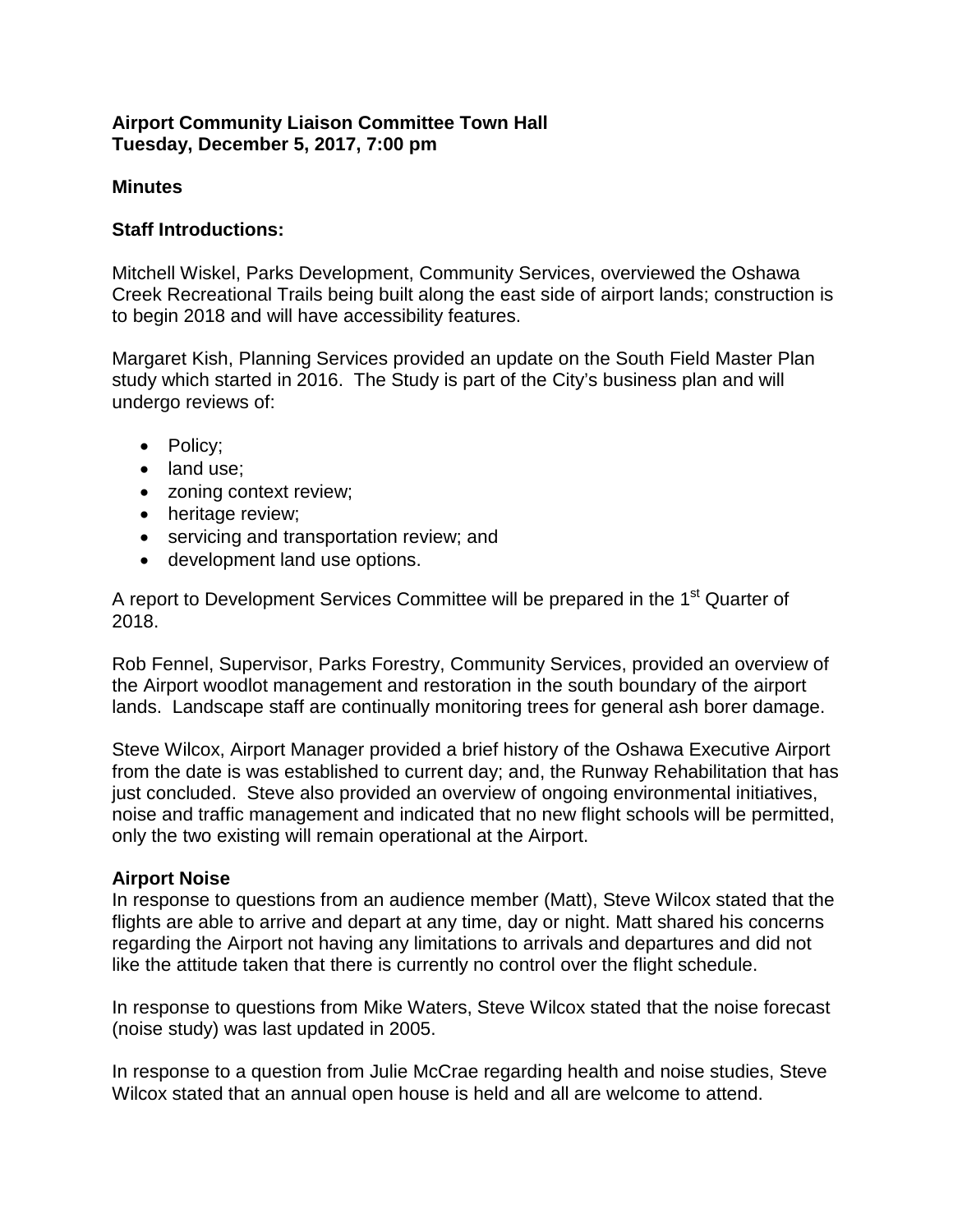In response to a question from Alex Sosna, Steve Wilcox stated that the Minister makes all the decisions in regard to Airport operation, expansion, noise and traffic. Mr. Sosna indicated that the public process is important and that the residents surrounding Billy Bishop spoke up and were able to stop the proposed expansion.

In regard to the noise study, a local airport user, stated that a microphone was installed on his property and the study showed that the lawnmowers were louder than the plans flying overhead.

Christine Nash stated that she moved into Oshawa one year ago and now wants to move due to the noise of the planes.

### **Runway Reconstruction:**

In response to a question from Mike Waters, regarding the two runway emergency runoff areas as being an extension to the runway, Steve Wilcox overviewed the runway reconstruction project process and also stated that the airport parking did not expand. The project was identified in the 2017 Business Plan, and as the Airport Manager, it is my duty to ensure its completion.

A local resident (Paul) stated that he came tonight with an open mind however noticed that the new tower being constructed has not been mentioned. Is this tower being built using Tax Dollars? A representative from NAV Canada stated that the existing tower is at its end of life cycle and must be rebuilt with financing provided by the Federal Government.

# **Flight Schools**

In response to questions from Ian Mohas, Steve Wilcox stated that the two existing flight schools have been operating at the Airport for 35 years and utilize flight simulators which help to reduce air traffic and no other fight schools will be allowed to operate at the airport.

Steve stated that he has had conversations with the schools and they are aware of the issues however they are a business.

# **Airport Traffic**

Chris Neshevich, who operates his own business with rules that must be followed, questioned why are there no rules or regulations for the flights. There is flight traffic over my house all the time and they effect peoples lives.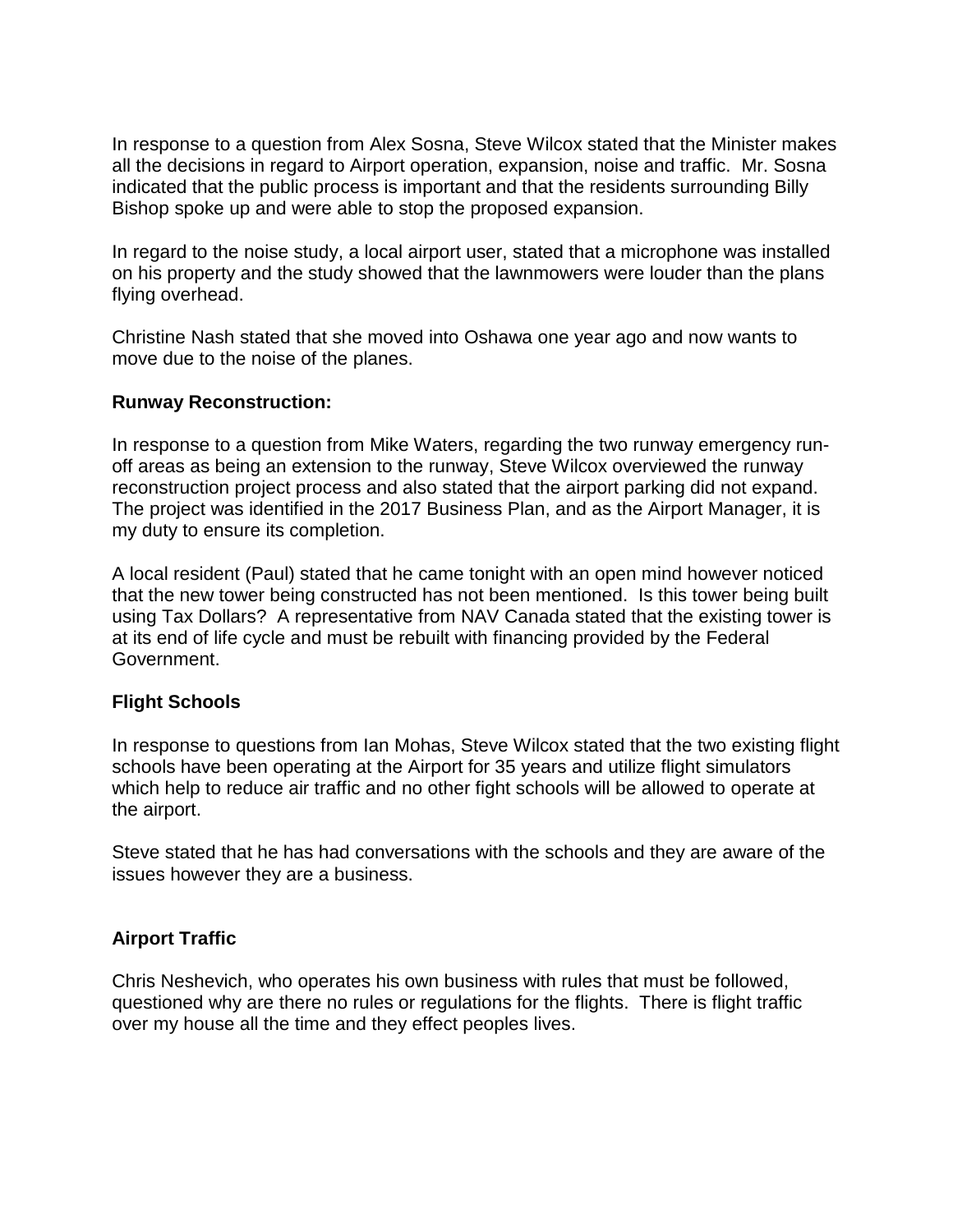Tom Carbon stated that September was very quiet. When jets come in at night, are they commercial planes, and if so, I have no problem however, can we know what the flights are? And, why did the directions of take offs change?

Steve replied that Tom could send an e-mail to the Airport and he will send out the information. Mostly they are medical flights at night, as well, Transport Canada states that when the wind speed is over 5 Knots, you must change your runway takeoff.

A resident (unnamed) stated that everyone here tonight has an asset, that being their home, please do not ruin that. The people at the airport have a business and they should be able to grow, it should be Council that makes the decision to control the flight movements and Steve Wilcox is to make the airport grow. We should have to go to the City to ask them to control the amount of movements.

Steve Wilcox replied that his job was to manage the Airport.

Kristine Nash, who also spoke at the Development Services Committee Meeting on Monday, December 4<sup>th</sup> shared concerns with house prices, neighbours who are afraid and the possible dumping of fuel and the height of landing/takeoff.

Steve Wilcox replied that a study of property values was done by a University Student and noticed that the properties had gone up in value, especially in the Glens. Steve stated that planes do not dump fuel, only if they are in trouble or during an emergency.

Don Midison stated that he bought his house knowing the airport was in existence and operational, I only hope it is being managed responsibly.

Lorraine Jackson stated that she is Realtor who is concerned about this area. Ms. Jackson stated that at 3:30 a.m. a plane flew over the house and blew the leaves off of the trees and if there is an increase in traffic, it will affect the prices, and airports cause cancer.

### **General Comments**

### Diane Mash

We do not receive the minutes from the ACLC meetings; why? Steve Wilcox advised that the minutes are on the website.

Don Morian asked if there is a Q & A page on the City's website. Steve Wilcox stated that was a good suggestion and will look into it.

Matt asked that in future, if there are meetings, could we please be provided information to take home and read.

Julia McRae suggested that residents be invited to the property to see the rebuild. Ms. McRae also asked what the Planners were going to do with the South Field and asked if